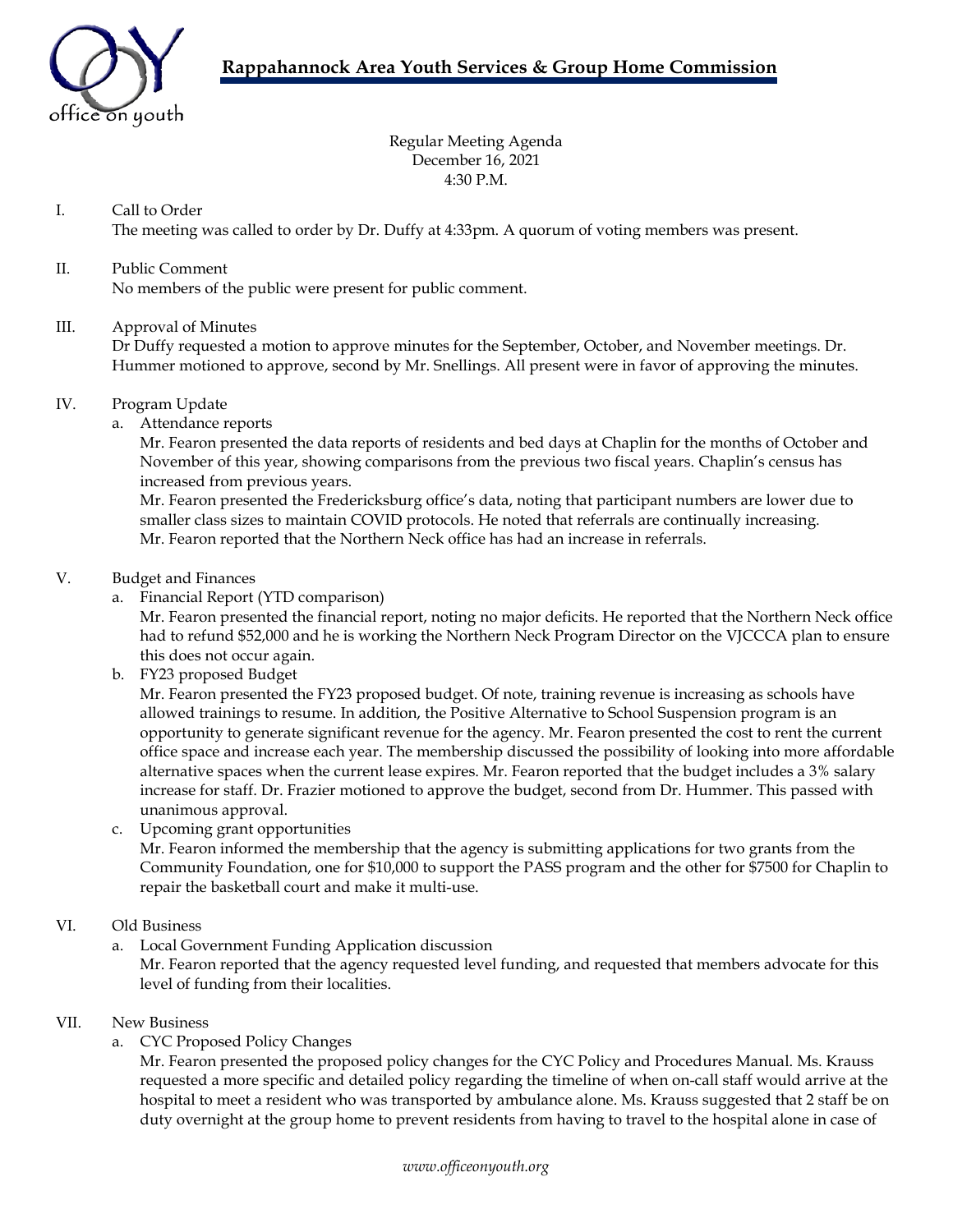# **Rappahannock Area Youth Services & Group Home Commission**



office on youth ency. After discussion, the membership agreed to table a vote until next month. Mr. Fearon will work with Residential Services Director to revise the policy and overnight staffing schedule.

- b. Positive Alternatives to School Suspension (PASS) program Mr. Fearon presented an overview of the PASS program. The agency is piloting this program, starting in January of next year, to support schools and students, as well as generate additional revenue for the agency. Members expressed support and agreed that there is a need for this program.
- c. Rebranding (logo only) discussion- Logo approval needed (viewed electronically) Mr. Fearon presented the logo provided by the contracted graphic designer. Ms. Krauss offered to ask the graphic designer for Stafford County develop some additional options. Logo options will be emailed to members for consensus in order to expedite the approval process.
- d. Serious incident reports and regulatory authority visit-outcomes discussion Mr. Fearon requested feedback from the Commission regarding notification of Serious Incident Reports. After discussion, it was decided that Mr. Fearon will provide a monthly report of significant incidents unless immediate notification is warranted.
- e. Meeting attendance discussion Mr. Fearon presented the Commission Meeting Attendance Report. There was a brief discussion on attendance reports being required by localities. Mr. Fearon will continue providing this report.
- VIII. Comments, announcements and other business
	- a. Holiday observance
		- i. Staff

Mr. Fearon requested approval to provide all staff with a gift card in observance of the holiday since there will not be a holiday party this year. Ms. Krauss suggested the amount be \$100. Members agreed to the distribution of gift cards to all staff. Mr. Whitley noted that it is taxable income. Dr. Duffy and Mr. Fearon will work together on the holiday cards and gift cards for all staff.

ii. CYC

Mr. Fearon presented an overview of the event, "A Holiday at Chaplin." This will include activities happening throughout the two week break from school. Mr. Fearon is working on getting donations from community sponsors to fund this event, estimated to cost approximately \$2000 in total.

b. Staff event- May 14th

Mr. Fearon informed the Commission that he is planning for an all staff event for May 14<sup>th</sup> of next year. He would like this to be an annual event.

c. Youth resource event- March/April

Mr. Fearon presented the idea for a signature event, aimed to provide youth with resources.

- d. Youth needs assessment Mr. Fearon reported that he is wants to assess youth needs and determine if resources are available in the community based on these needs.
- e. VJCCCA plans Mr. Fearon reported that he will be working on the VJCCCA plans in January.
- IX. Next Meeting and Adjournment Meeting was adjourned at 5:50pm without objection. Next meeting is January 20, 2022 at 4:30pm.

#### **Commission Members:**

- 
- $\checkmark$  Dr. Deborah Frazier, Vice Chairman  $\checkmark$  Ms. Donna Krauss
- 
- $\angle$  Dr. George Hummer, Advisory Council  $\angle$  Mr. Brendan Hefty, Legal Counsel
- $\checkmark$  Mr. Gary Snellings  $\checkmark$  Dr. Timothy Duffy, Chairman
	-
- $\checkmark$  Ms. Amy Swift  $\checkmark$  Mr. Mark Whitley
	-

Attendees